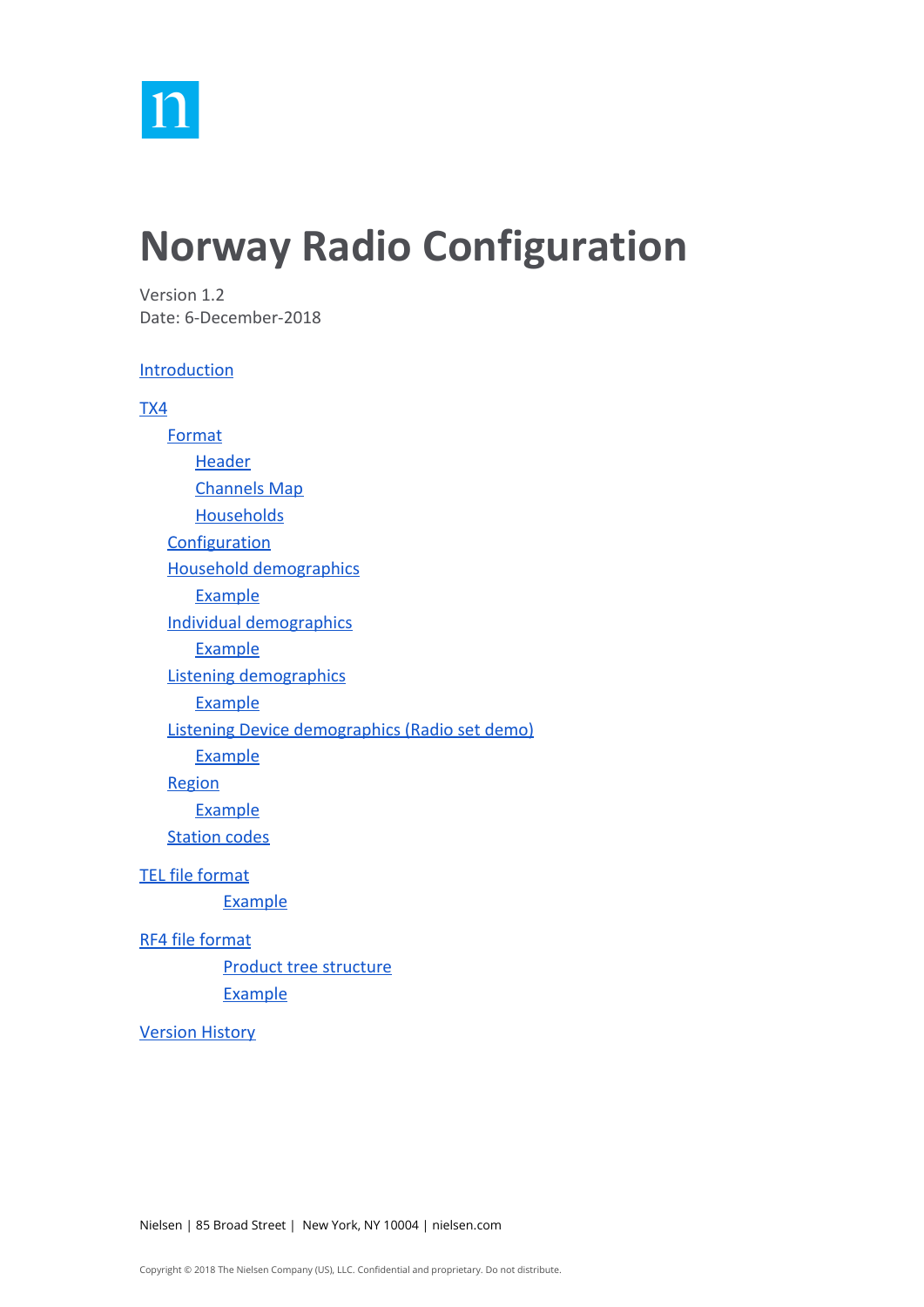

# <span id="page-1-0"></span>**Introduction**

The present document contains the configuration of the Norway Radio data

Each day of delivery of listening data, the previous 7 days will be delivered and restated. Data is considered final after 7 days.

# <span id="page-1-1"></span>**TX4**

## <span id="page-1-2"></span>**Format**

The file is organized in different section:

- HEADER
- CHANNELMAP
- HOUSEHOLDS

<span id="page-1-3"></span>The file contains only standard ANSI character (ASCII code from 0 to 127). The lines are separated by CR/LF.

#### **Header**

The header contains general information about the file. The section start with the "#HEADER" tag and ends with "#/HEADER", this section is mandatory.

The information included in this section is the following:

| CREATIONDATE: YYYYMMDD | YYYYMMDD: date in which the file was created |  |  |
|------------------------|----------------------------------------------|--|--|
| hh:mm:ss               | Format:                                      |  |  |
|                        | YYYY: 4 numbers for the year                 |  |  |
|                        | MM: 2 numbers for the month                  |  |  |
|                        | DD: 2 numbers for the day                    |  |  |
|                        | hh:mm:ss: exact time in which the file was   |  |  |
|                        | created:                                     |  |  |
|                        | hh: hour 2 digits (0-24)                     |  |  |
|                        | mm: minutes 2 digits                         |  |  |
|                        | ss: seconds 2 digits                         |  |  |
|                        |                                              |  |  |
|                        | NB: the creation date and time is UTC        |  |  |
|                        | (Coordinated Universal Time)                 |  |  |
| HOUSEHOLD COUNT: nnn   | nnn: number of household present in the file |  |  |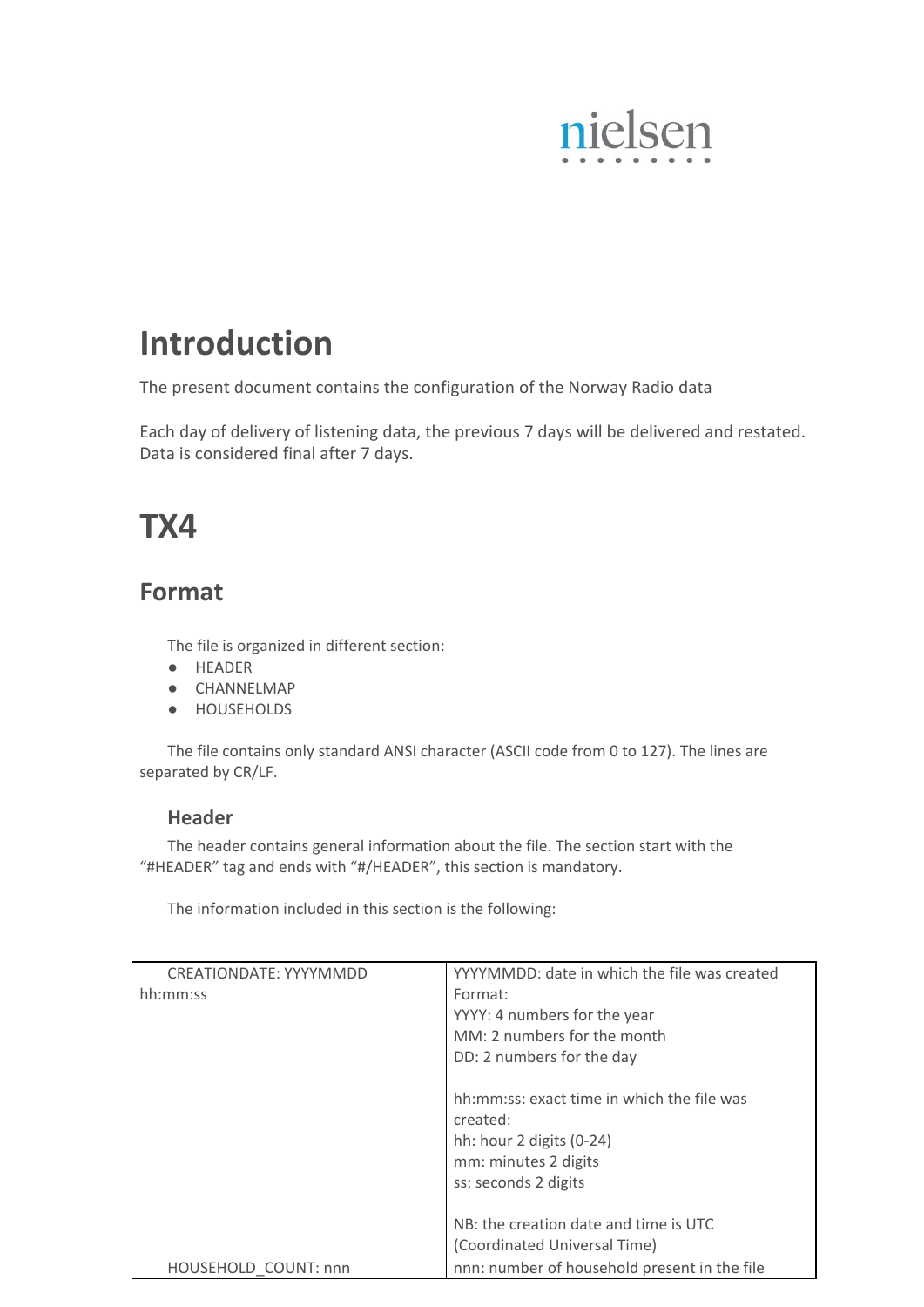

| DATE: YYYYMMDD      | YYYYMMDD: date to which the data refer (should<br>correspond to the file name)                                                                                    |
|---------------------|-------------------------------------------------------------------------------------------------------------------------------------------------------------------|
| FORMAT VERSION: 6.0 | Indicate the version of the file, this document<br>describes the version 6.0                                                                                      |
| FILE VERSION: nnn   | Nnn: version number of the file, the first delivery<br>of this file will have this field set to 1, any new<br>delivery (redelivery) will increase this value of 1 |
| <b>TAGS: SSSS</b>   | sss: string that identifies the specific TX4 file, can<br>be used to differentiate productions                                                                    |
| HAS CHANNELMAP: V   | V is TRUE or FALSE, and indicate that the file<br>contains the section CHANNELMAP                                                                                 |
| HAS MARKETMAP: V    | V is TRUE or FALSE, and indicate that the file<br>contains the section MARKETMAP                                                                                  |

Example: #HEADER CREATIONDATE: 20140805 8:51:00 HOUSEHOLD\_COUNT: 8192 DATE: 20140804 FORMAT\_VERSION: 6.0 FILE\_VERSION: 1 TAGS: WITHTSV,INTERNAL USE HAS\_CHANNELMAP: TRUE HAS\_MARKETMAP: TRUE #/HEADER

### <span id="page-2-0"></span>**Channels Map**

This section contains the list of channel referenced in the file, it starts with #CHANNELMAP and ends with #/CHANNELMAP.

Each line is structured in the following way:

XXXX,"NNNN","YYYY"

Where XXXX is the code of the channel, NNNN is the long name of that channel and YYYY is the short name of that channel.

Both "long name" and "short name" are enclosed in double quotes, if they contain a double quote (") this need to be escaped using the special symbol  $\langle \rangle$ , and to include a  $\langle \rangle$  in the text use  $(\langle \langle \rangle)$ .

Example:

```
#CHANNELMAP
1,"channel 1","CH1"
2," channel with quote \"","CHwQ"
3, "channel with \langle \langle ","CHw\rangle"
#/CHANNELMAP
```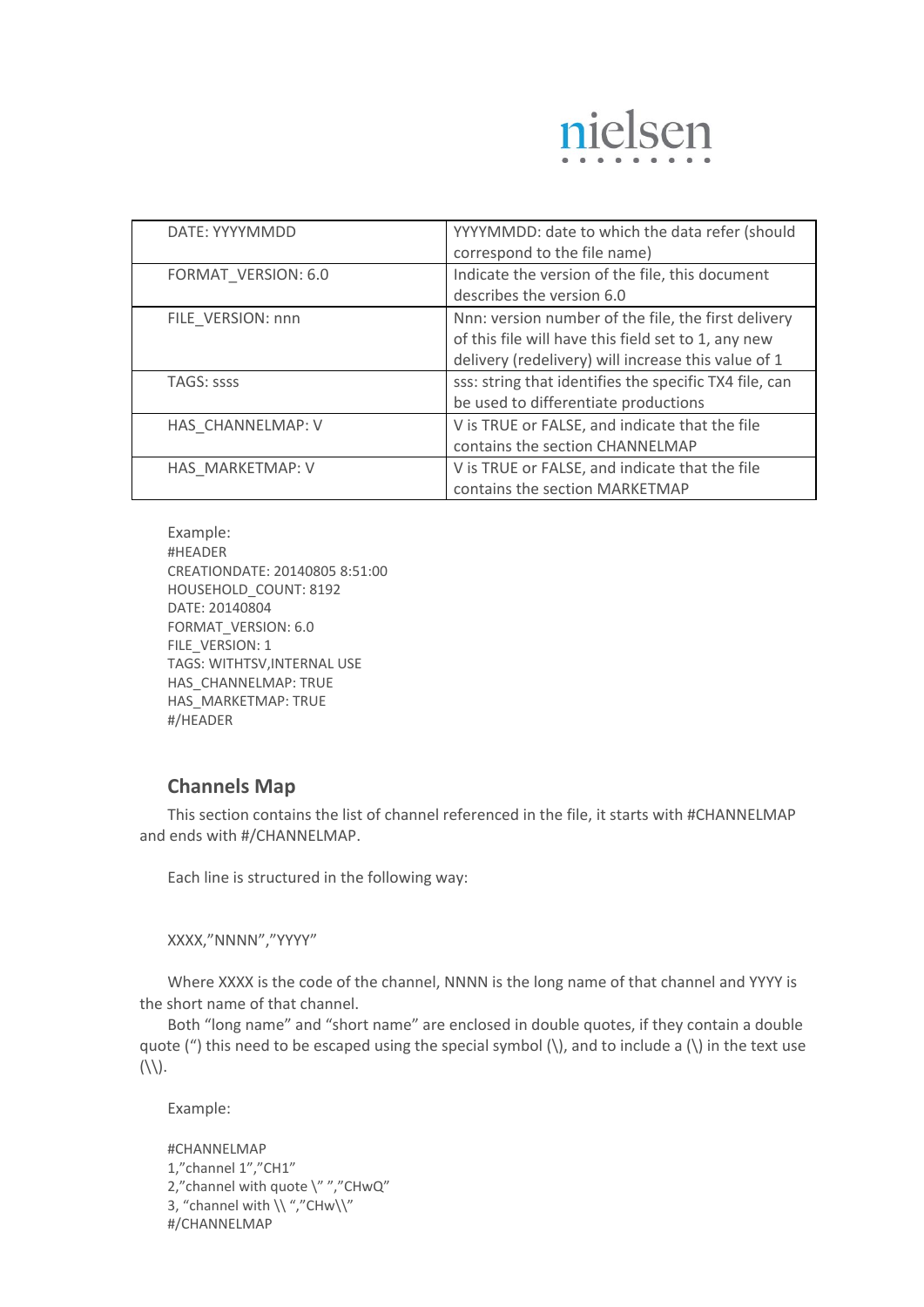

#### <span id="page-3-0"></span>**Households**

This section is composed by a sequence of information for each household in the panel. Each household block contains information about the region(s) to which the home belongs, along with the list of all members/guests of the family and their processing weights, and of all the Radio sets and the listening took by each individual. Additional information can be specified for each listening session, those information may include: channel's transmitter, platform, activities etc.

- Fields enclosed in [ ] are optional or repeated more than once.
- Fields enclosed in { } are compulsory, optionally repeated more than once.
- $\bullet$  A line which begins with a semicolon ( $\dot{\ }$ ) is an optional comment

Each household block is structured as follows:

| <b>Household statement</b> |                                                                                                       |
|----------------------------|-------------------------------------------------------------------------------------------------------|
| Hzzzzz XXX                 | zzzzz: household code (numeric, variable<br>length)<br>Range: 0 to 2'147'483'647 (2 <sup>31</sup> -1) |
|                            | xxx: household demographic (0 in Norway<br>Radio)                                                     |
| The all and advantages and |                                                                                                       |

| <b>Region statement</b> |                                            |
|-------------------------|--------------------------------------------|
| Rnnn xxx                | nnn: number of regions (1 in Norway Radio) |
|                         | xxx: region code (0 in Norway Radio)       |

| <b>Weight statement</b> |                                            |
|-------------------------|--------------------------------------------|
| <b>Wyyy</b>             | yyy: household weight.                     |
|                         | Type: numeric, variable length, maximum of |
|                         | significant digit is 15, example:          |
|                         | 10 digit integer part and 5 decimal        |
|                         | 9 digit integer part and 6 decimal         |
|                         | etc                                        |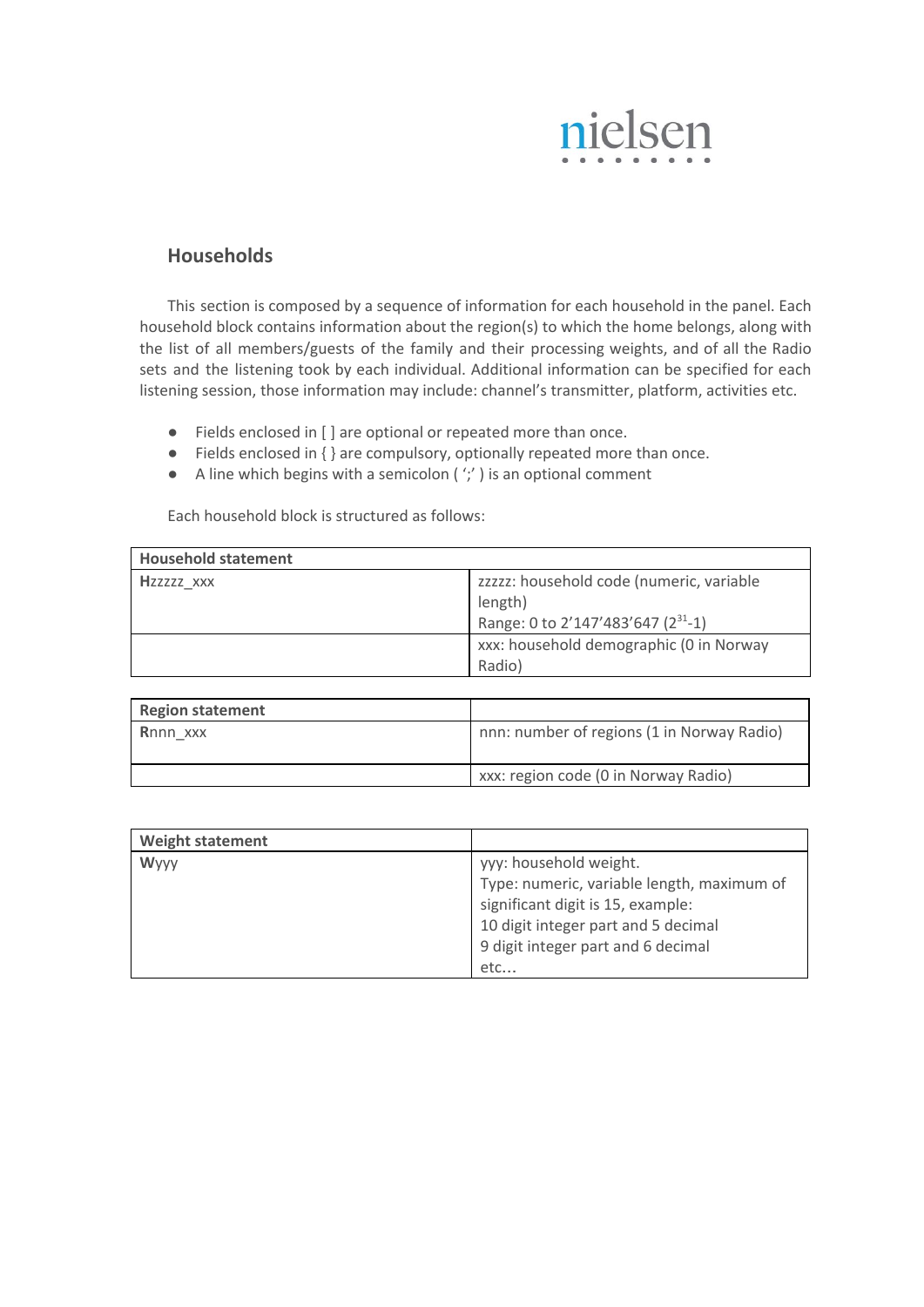

| <b>Family member statement</b> |                                                                                                                                                                                                 |  |
|--------------------------------|-------------------------------------------------------------------------------------------------------------------------------------------------------------------------------------------------|--|
| Maa xxxxx Wyyyyy               | aa: member id<br>Possible values are: aa, ab  bf (Maximum<br>number of members is currently 32 which<br>make bf the last allowed code.                                                          |  |
|                                | xxxxx: region-independent member<br>demographics.<br>Type alphanumeric, variable length<br>Note: The underscore character () is not<br>allowed.                                                 |  |
|                                | yyyyy: member weight.<br>Type: numeric, variable length, maximum of<br>significant digit is 15, example:<br>10 digit integer part and 5 decimal<br>9 digit integer part and 6 decimal<br>$etc.$ |  |

| <b>Meter Id statement</b> |                                       |
|---------------------------|---------------------------------------|
| Txxx dddd                 | xxx: Meter Id                         |
|                           | Range: 0 to 255                       |
|                           | dddd: Meter Demographics string (0 in |
|                           | Norway radio)                         |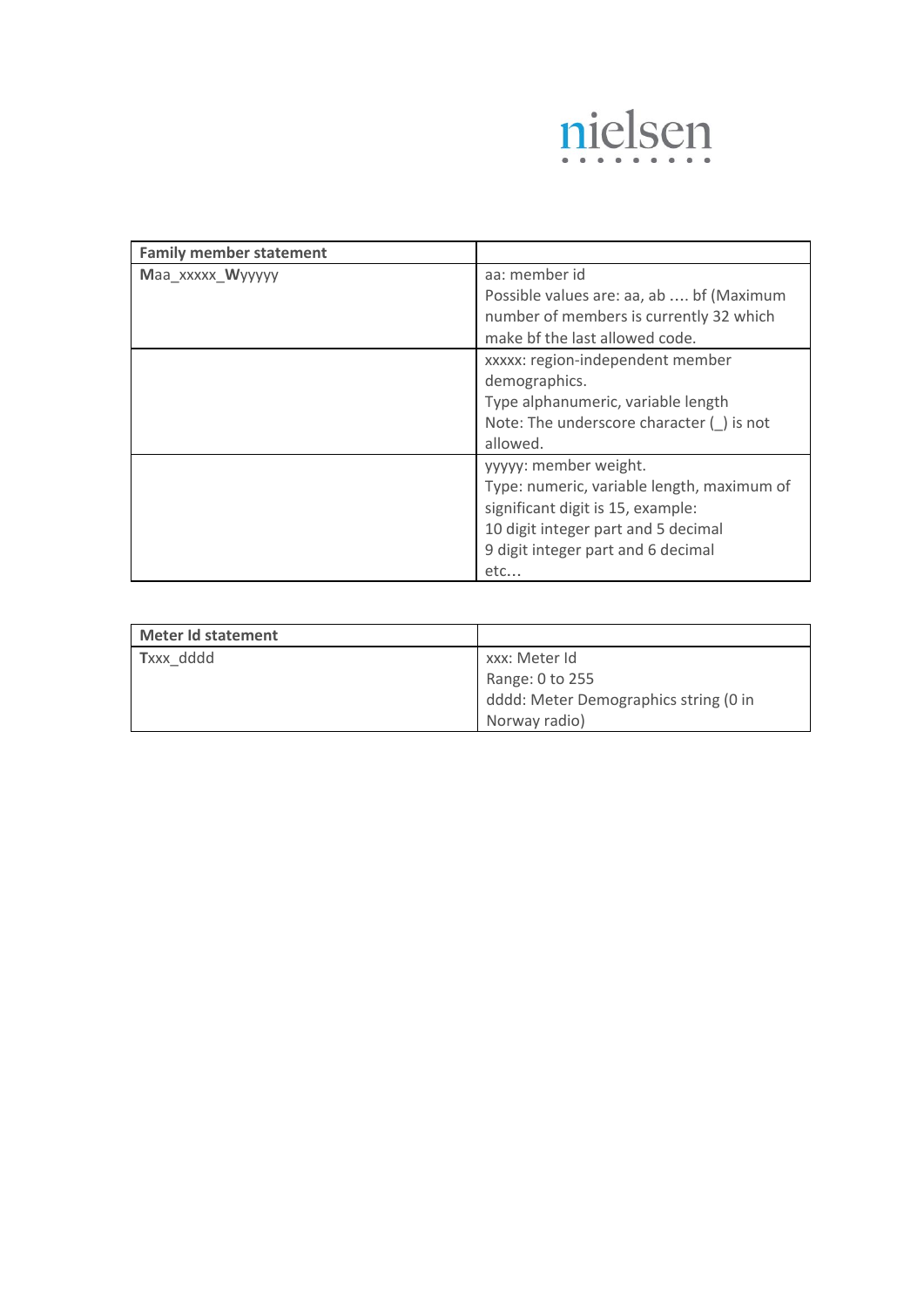

| <b>Listening statement</b>                                   |                                             |
|--------------------------------------------------------------|---------------------------------------------|
| Vxxx_sss_yyy_vvv_{aazz}                                      | xxx: Station id                             |
| {AACU}hhmmssHHMMSS[_{aazz}<br>Type: numeric, variable length |                                             |
| {AACU}hhmmssHHMMSS]                                          | Range: 0 to 65535                           |
|                                                              | Note: 65535 is reserved for Total Channel,  |
|                                                              | which is supposed not to be used in Norway. |
|                                                              | sss: sub-channel or transmitting area code  |
|                                                              | Type: numeric, variable length              |
|                                                              | Range: 0 to 65535                           |
|                                                              | Note: 0 means "unallocated transmitter",    |
|                                                              | 65535 means "conditional allocated          |
|                                                              | transmitter".                               |
|                                                              | yyy: meter id                               |
|                                                              | Type: numeric, variable length              |
|                                                              | Range: 0 to 255                             |
|                                                              | vvv: Listening demographics                 |
|                                                              | Type: alphanumeric, variable length         |
|                                                              | aazz: members list present in the statement |
|                                                              | AACU: guests list present in the statement  |
|                                                              | hhmmss: start time of the statement         |
|                                                              | Type: numeric, fixed length                 |
|                                                              | Format:                                     |
|                                                              | hh: 2 numbers for the hours                 |
|                                                              | mm: 2 numbers for the minutes               |
|                                                              | ss: 2 numbers for the seconds               |
|                                                              | HHMMSS: end time of the statement           |
|                                                              | Type: numeric, fixed length                 |
|                                                              | Format:                                     |
|                                                              | HH: 2 numbers for the hours                 |
|                                                              | MM: 2 numbers for the minutes               |
|                                                              | SS: 2 numbers for the seconds               |

| <b>Time-shifted statement</b>          |                                             |
|----------------------------------------|---------------------------------------------|
| Sxxx_sss_yyy_vvv_{aazz}{AACU}oouueeOOU | xxx: Station id                             |
| UEE_YYYYMMDD_hhmmss_HHMMSS             | Type: numeric, variable length              |
|                                        | Range: 0 to 65535                           |
|                                        | Note: 65535 is reserved for Total Channel). |
|                                        | The total channel must be provided          |
|                                        | compulsory                                  |
|                                        | sss: sub-channel or transmitting area code  |
|                                        | Type: numeric, variable length              |
|                                        | Range: 0 to 65535                           |
|                                        | Note: 0 means "unallocated transmitter",    |
|                                        | 65535 means "conditional allocated          |
|                                        | transmitter".                               |
|                                        | yyy: meter id                               |
|                                        | Type: numeric, variable length              |
|                                        | Range: 0 to 255                             |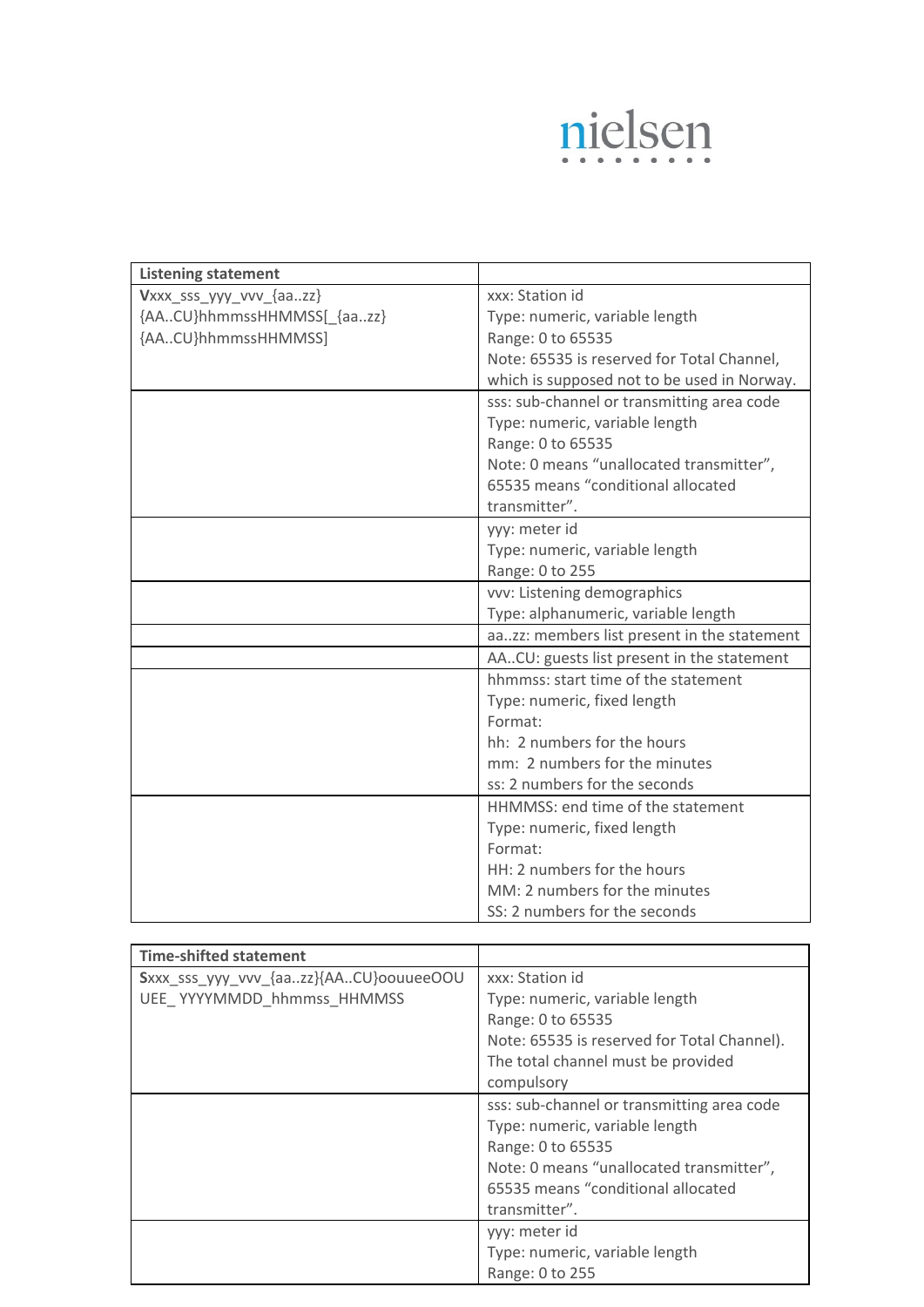

| vvv: Statement demographics                |
|--------------------------------------------|
| Type: alphanumeric, variable length        |
| aazz: members list present in the          |
| statement                                  |
|                                            |
| AACU: guests list present in the statement |
| oouuee: start time of the playback         |
| Type: numeric, fixed length                |
| Format:                                    |
| oo: 2 numbers for the hours                |
| uu: 2 numbers for the minutes              |
| ee: 2 numbers for the seconds              |
| OOUUEE: end time of the playback           |
| Type: numeric, fixed length                |
| Format:                                    |
| oo: 2 numbers for the hours                |
| uu: 2 numbers for the minutes              |
| ee: 2 numbers for the seconds              |
| YYYYMMDD: Date when the recording          |
| occurs.                                    |
| Type: numeric, fixed length                |
| Format:                                    |
| YYYY: 4 numbers for the year               |
| MM: 2 numbers for the month                |
| DD: 2 numbers for the day                  |
| hhmmss: start time of the recording        |
| Type: numeric, fixed length                |
| Format:                                    |
| hh: 2 numbers for the hours                |
| mm: 2 numbers for the minutes              |
| ss: 2 numbers for the seconds              |
| HHMMSS: end time of the recording          |
| Type: numeric, fixed length                |
| Format:                                    |
| HH: 2 numbers for the hours                |
| MM: 2 numbers for the minutes              |
| SS: 2 numbers for the seconds              |

## <span id="page-6-0"></span>**Configuration**

## <span id="page-6-1"></span>**Household demographics**

<span id="page-6-2"></span>No HH demographics will be available

## **Example**

Household demographic in red: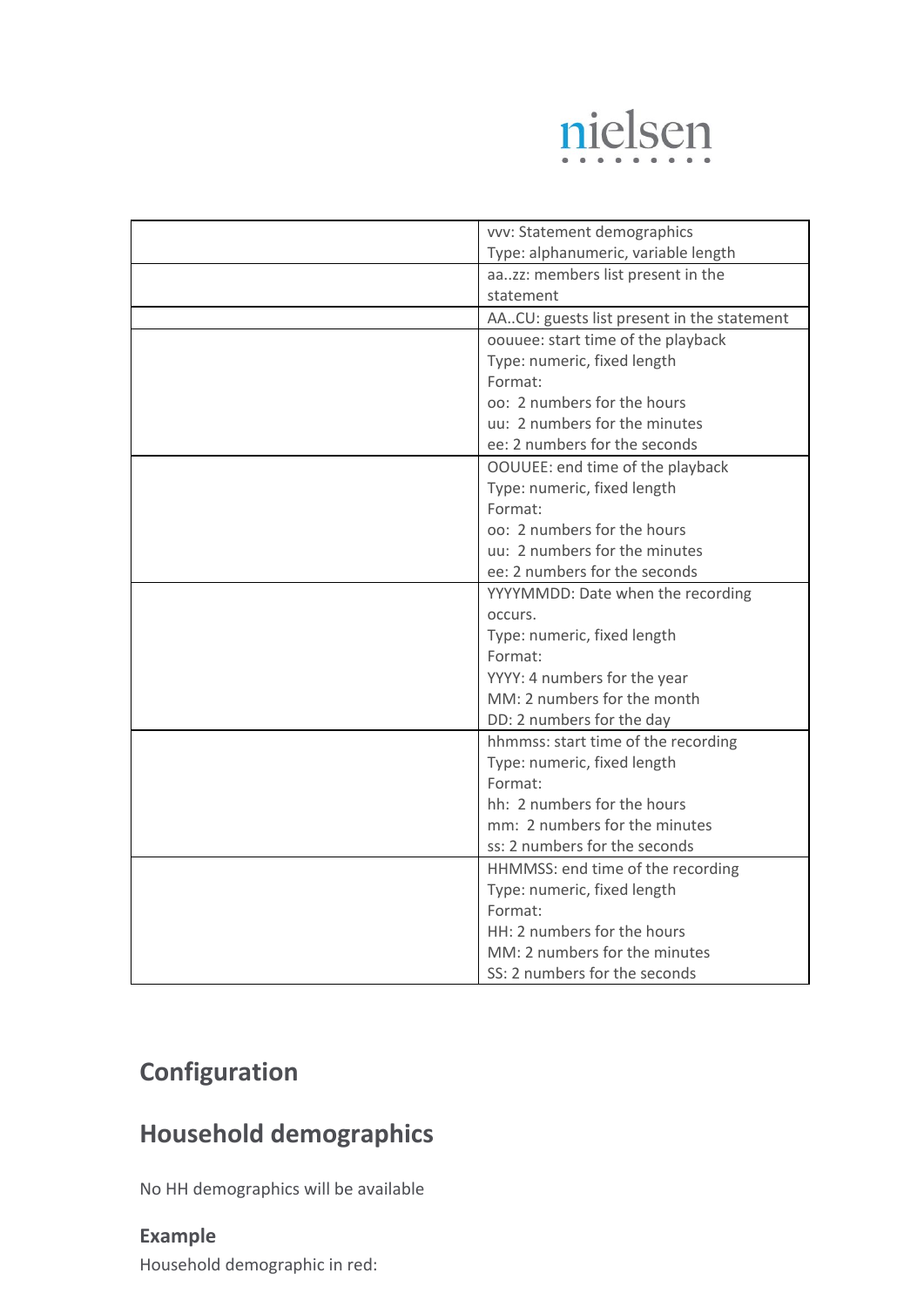

*H1000000\_0*

## <span id="page-7-0"></span>**Individual demographics**

The following table defines the format of the Individual demographics in the audience data

| Demo type | Category    | <b>Name</b>                         | Pos            | Value          |
|-----------|-------------|-------------------------------------|----------------|----------------|
| Ind       | HH size     | 1 person                            | $\mathbf{1}$   | $\mathbf{1}$   |
|           |             | 2 persons                           | $\mathbf 1$    | $\overline{2}$ |
|           |             | 3 persons                           | $\mathbf{1}$   | 3              |
|           |             | 4 persons                           | $\mathbf{1}$   | $\overline{4}$ |
|           |             | 5+ persons                          | $\mathbf{1}$   | 5              |
|           |             | No info                             | $\mathbf{1}$   | $\overline{0}$ |
| Ind       | Family type | Single age $<$ 45                   | $\overline{2}$ | $\mathbf{1}$   |
|           |             | Single age 45+                      | $\overline{2}$ | $\overline{2}$ |
|           |             | HH with kids <18                    | $\overline{2}$ | $\overline{3}$ |
|           |             | HH without kids <18                 | $\overline{2}$ | $\overline{4}$ |
|           |             | No info                             | $\overline{2}$ | $\mathbf 0$    |
| Ind       | Region      | Østfold, Vestfold                   | $\overline{3}$ | $\mathbf{1}$   |
|           |             | Oslo and Akershus                   | $\overline{3}$ | $\overline{2}$ |
|           |             | <b>Hedmark and Oppland</b>          | $\overline{3}$ | $\overline{3}$ |
|           |             | Buskerud, Telemark                  | $\overline{3}$ | $\overline{4}$ |
|           |             | Rogaland, Aust-Agder,<br>Vest-Agder | 3              | 5              |
|           |             | Hordaland, Sogn og<br>Fjordane      | $\overline{3}$ | 6              |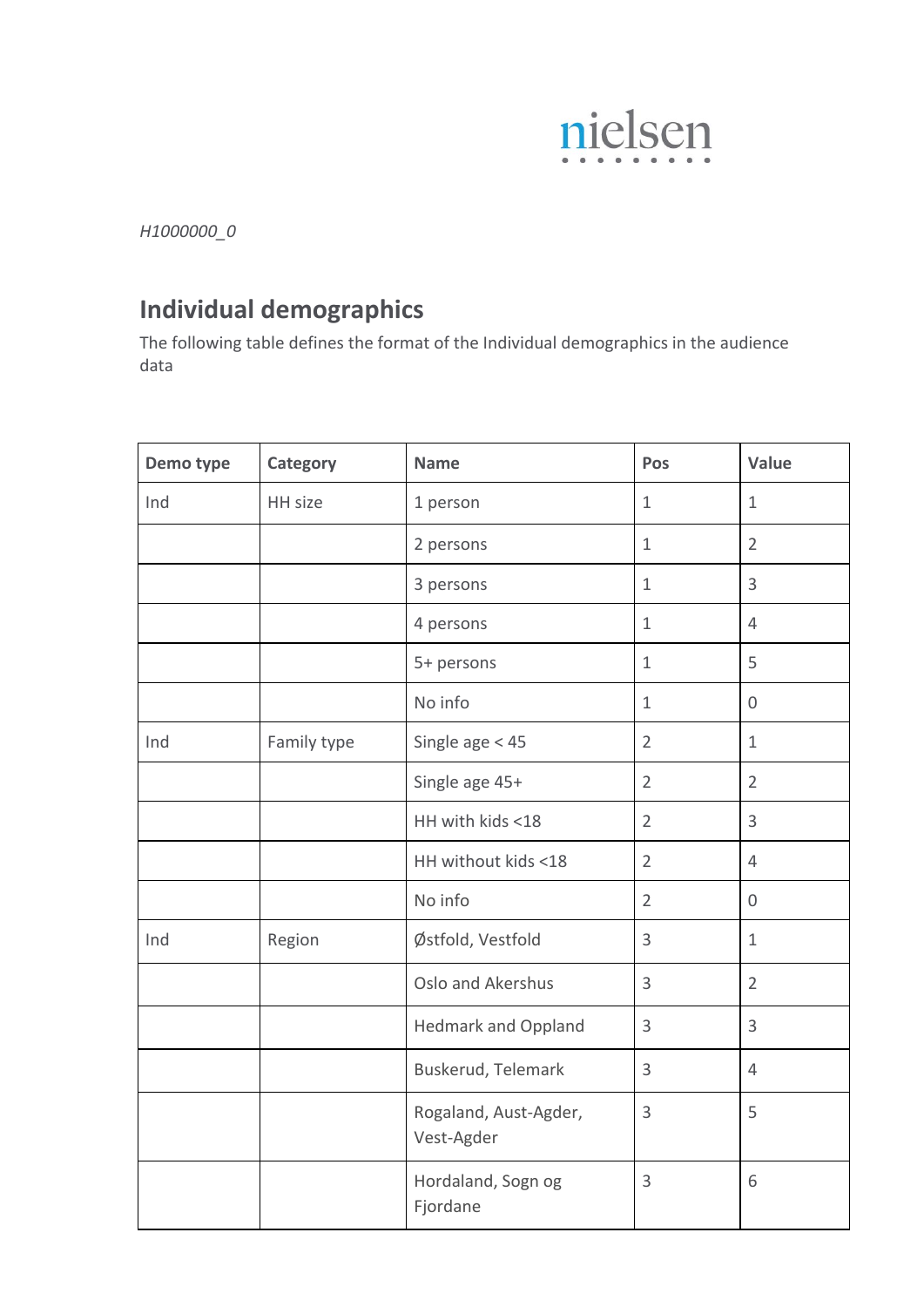

|     |                            | Møre og Romsdal,<br>Trøndelag | $\mathsf 3$    | $\overline{7}$   |
|-----|----------------------------|-------------------------------|----------------|------------------|
|     |                            | Nordland, Troms, Finnmark     | $\overline{3}$ | $8\,$            |
|     |                            | No Info                       | 3              | $\boldsymbol{0}$ |
| Ind | Income                     | <250 NOK                      | $\overline{4}$ | $\mathbf{1}$     |
|     |                            | 250-399 NOK                   | 4              | $\overline{2}$   |
|     |                            | 400-549 NOK                   | $\overline{4}$ | 3                |
|     |                            | 550-699 NOK                   | $\overline{4}$ | $\overline{4}$   |
|     |                            | 700-849 NOK                   | $\overline{4}$ | 5                |
|     |                            | 850-999 NOK                   | $\overline{4}$ | 6                |
|     |                            | 1000-1499 NOK                 | $\overline{4}$ | $\overline{7}$   |
|     |                            | 1500-2499 NOK                 | $\overline{4}$ | $8\,$            |
|     |                            | 2500+ NOK                     | 4              | $\mathcal{G}$    |
|     |                            | No Info                       | 4              | $\mathbf 0$      |
| Ind | HH members<br>$10+$        | 1 person                      | 5              | $\mathbf{1}$     |
|     |                            | 2 persons                     | 5              | $\overline{2}$   |
|     |                            | 3 persons                     | 5              | 3                |
|     |                            | 4 persons                     | 5              | $\overline{4}$   |
|     |                            | 5+ persons                    | 5              | 5                |
| Ind | Access Internet<br>at home | Yes                           | 6              | $\mathbf{1}$     |
|     |                            | No                            | 6              | $\overline{2}$   |
|     |                            | No Info                       | 6              | $\boldsymbol{0}$ |
| Ind | Access DAB<br>radio        | Yes                           | $\overline{7}$ | $\mathbf{1}$     |
|     |                            | No                            | $\overline{7}$ | $\overline{2}$   |
|     |                            | No Info                       | $\overline{7}$ | $\boldsymbol{0}$ |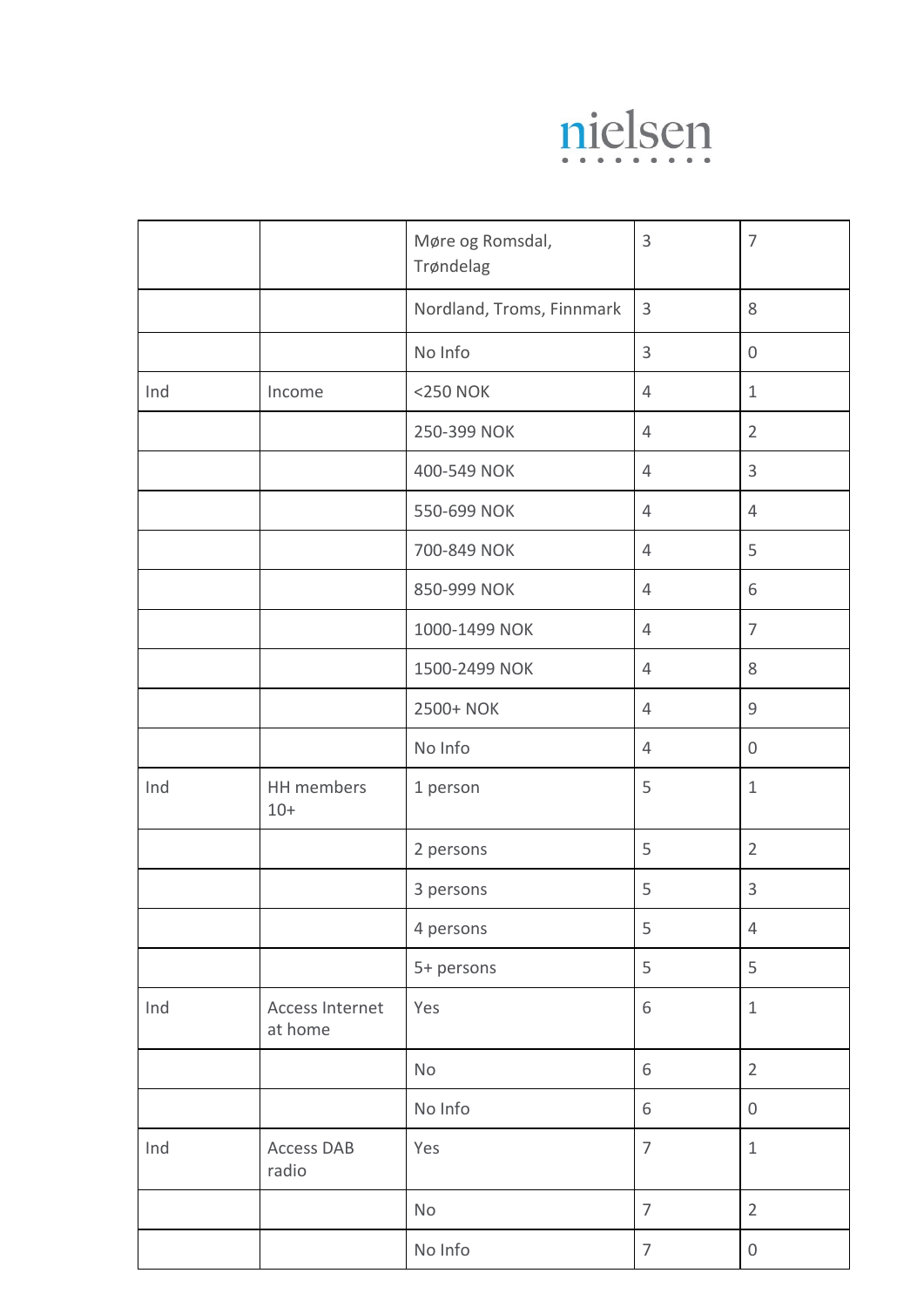

| Ind | Age youngest in<br><b>HH</b> | youngest aged <= 5                    | 8     | $\mathbf{1}$   |
|-----|------------------------------|---------------------------------------|-------|----------------|
|     |                              | youngest aged 6-9                     | 8     | $\overline{2}$ |
|     |                              | youngest aged 10-12                   | 8     | 3              |
|     |                              | youngest aged 13-19                   | 8     | 4              |
|     |                              | youngest aged 20-34                   | $8\,$ | 5              |
|     |                              | youngest aged 35-49                   | $8\,$ | 6              |
|     |                              | youngest aged 50+                     | 8     | $\overline{7}$ |
| Ind | Target area                  | Target area                           | 9     | $\mathbf{1}$   |
|     |                              | Other                                 | 9     | $\overline{2}$ |
| Ind | <b>HH Education</b>          | Grunnskole or<br>lowerl               | 10    | $\mathbf{1}$   |
|     |                              | Videregående                          | 10    | $\overline{2}$ |
|     |                              | Yrkesrettet utdanning                 | 10    | 3              |
|     |                              | Høyskole/universitet lower<br>degree  | 10    | 4              |
|     |                              | Høyskole/universitet<br>higher degree | 10    | 5              |
| Ind | 4 big cities                 | Oslo/Bergen/Stavanger/<br>Trondheim   | 11    | $\mathbf{1}$   |
|     |                              | Out of 4 big cities                   | 11    | $\overline{2}$ |
|     |                              | No info                               | 11    | 0              |

| Ind | Sex             | Male               | 12        |  |
|-----|-----------------|--------------------|-----------|--|
|     |                 | Female             | 12        |  |
| Ind | Age (numerical) | 0.110              | $13 - 15$ |  |
| Ind | Position in HH  | Single HH (Male)   | 16        |  |
|     |                 | Single HH (Female) | 16        |  |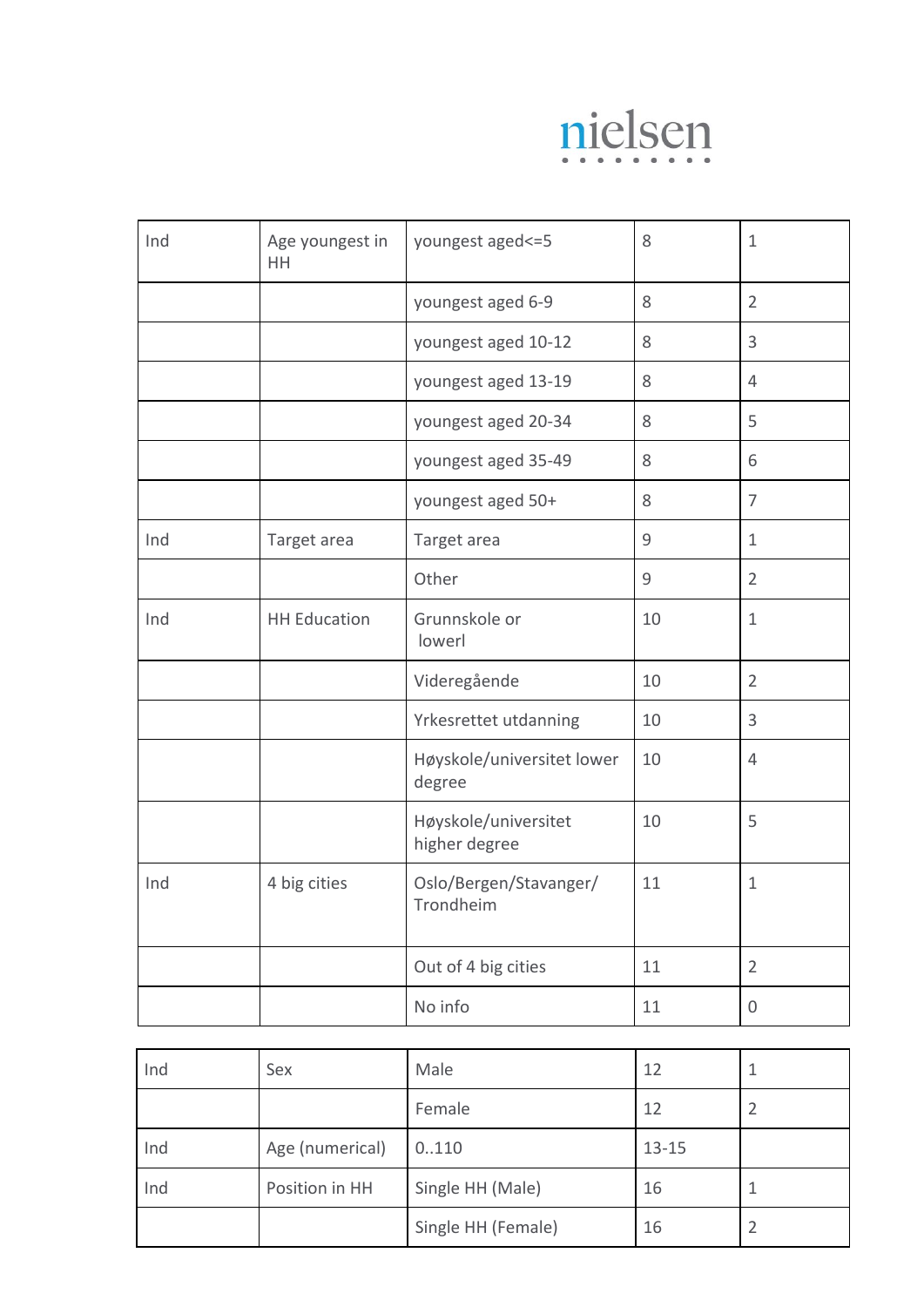

|     |                 | Couple without kid (Male)             | 16 | 3                |
|-----|-----------------|---------------------------------------|----|------------------|
|     |                 | Couple without kid<br>(Female)        | 16 | $\overline{4}$   |
|     |                 | Father of HH (male)                   | 16 | 5                |
|     |                 | Mother of HH (female)                 | 16 | 6                |
|     |                 | Son                                   | 16 | $\overline{7}$   |
|     |                 | Daughter                              | 16 | $8\,$            |
|     |                 | Other                                 | 16 | $\mathsf 9$      |
|     |                 | No Info                               | 16 | $\overline{0}$   |
| Ind | Personal Income | No Income                             | 17 | $\mathbf{1}$     |
|     |                 | <150 NOK                              | 17 | $\overline{2}$   |
|     |                 | 150-299 NOK                           | 17 | 3                |
|     |                 | 300-399 NOK                           | 17 | 4                |
|     |                 | 400-499 NOK                           | 17 | 5                |
|     |                 | 500-599 NOK                           | 17 | 6                |
|     |                 | 600-699 NOK                           | 17 | $\overline{7}$   |
|     |                 | 700-799 NOK                           | 17 | $8\,$            |
|     |                 | 800+ NOK                              | 17 | $\mathcal{G}$    |
|     |                 | No info                               | 17 | $\mathbf 0$      |
| Ind | Education       | Grunnskole or lower                   | 18 | $\mathbf{1}$     |
|     |                 | Videregående                          | 18 | $\overline{2}$   |
|     |                 | Yrkesrettet utdanning                 | 18 | 3                |
|     |                 | Høyskole/universitet lower<br>degree  | 18 | $\overline{4}$   |
|     |                 | Høyskole/universitet higher<br>degree | 18 | 5                |
|     |                 | Unavailable (up to 16 yo)             | 18 | 6                |
|     |                 | No info                               | 18 | $\boldsymbol{0}$ |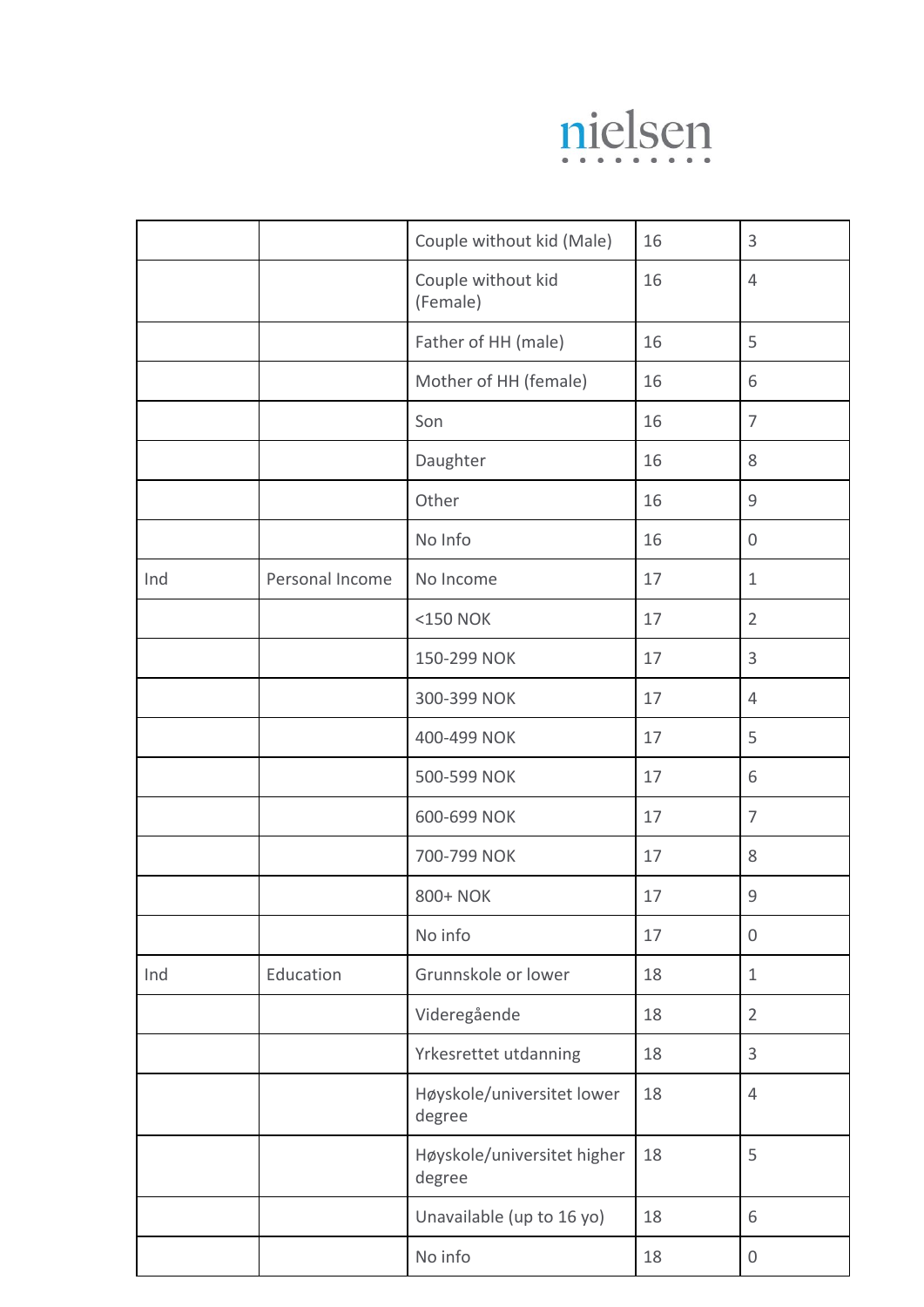

| Ind | Age groups | 10-19 yo | 19 | 1              |
|-----|------------|----------|----|----------------|
|     |            | 20-29 yo | 19 | $\overline{2}$ |
|     |            | 30-39 yo | 19 | 3              |
|     |            | 40-49 yo | 19 | 4              |
|     |            | 50-64 yo | 19 | 5              |
|     |            | $65+yo$  | 19 | 6              |

## <span id="page-11-0"></span>**Example**

Individual demographic in red: *Maa\_1111111111110331111\_W1000.00*

## <span id="page-11-1"></span>**Listening demographics**

| Demo<br>type | <b>Category</b>    | <b>Name</b>                                    | Pos            | Value          | <b>Notes</b>                                    |
|--------------|--------------------|------------------------------------------------|----------------|----------------|-------------------------------------------------|
| Stmt         | Listening location | Unknown                                        | $\mathbf{1}$   | $\overline{0}$ |                                                 |
|              |                    | In Home                                        | $\mathbf{1}$   | $\mathbf{1}$   |                                                 |
|              |                    | Out of home                                    | $\mathbf{1}$   | $\overline{2}$ |                                                 |
|              |                    | In Transit                                     | $\mathbf{1}$   | 3              | Not part of 30-Nov:<br>Coming in future release |
|              |                    | Second home                                    | $\mathbf{1}$   | $\overline{4}$ | Not part of 30-Nov:<br>Coming in future release |
| Stmt         | Activity           | Live                                           | $\overline{2}$ | $\mathbf{1}$   |                                                 |
|              |                    | Same day                                       | $\overline{2}$ | $\overline{2}$ |                                                 |
|              |                    | Timeshifted<br>Listening day<br>1              | $\overline{2}$ | 3              |                                                 |
|              |                    | Timeshifted<br>Listening day<br>$\overline{2}$ | $\overline{2}$ | $\overline{4}$ |                                                 |
|              |                    | Timeshifted                                    | $\overline{2}$ | 5              |                                                 |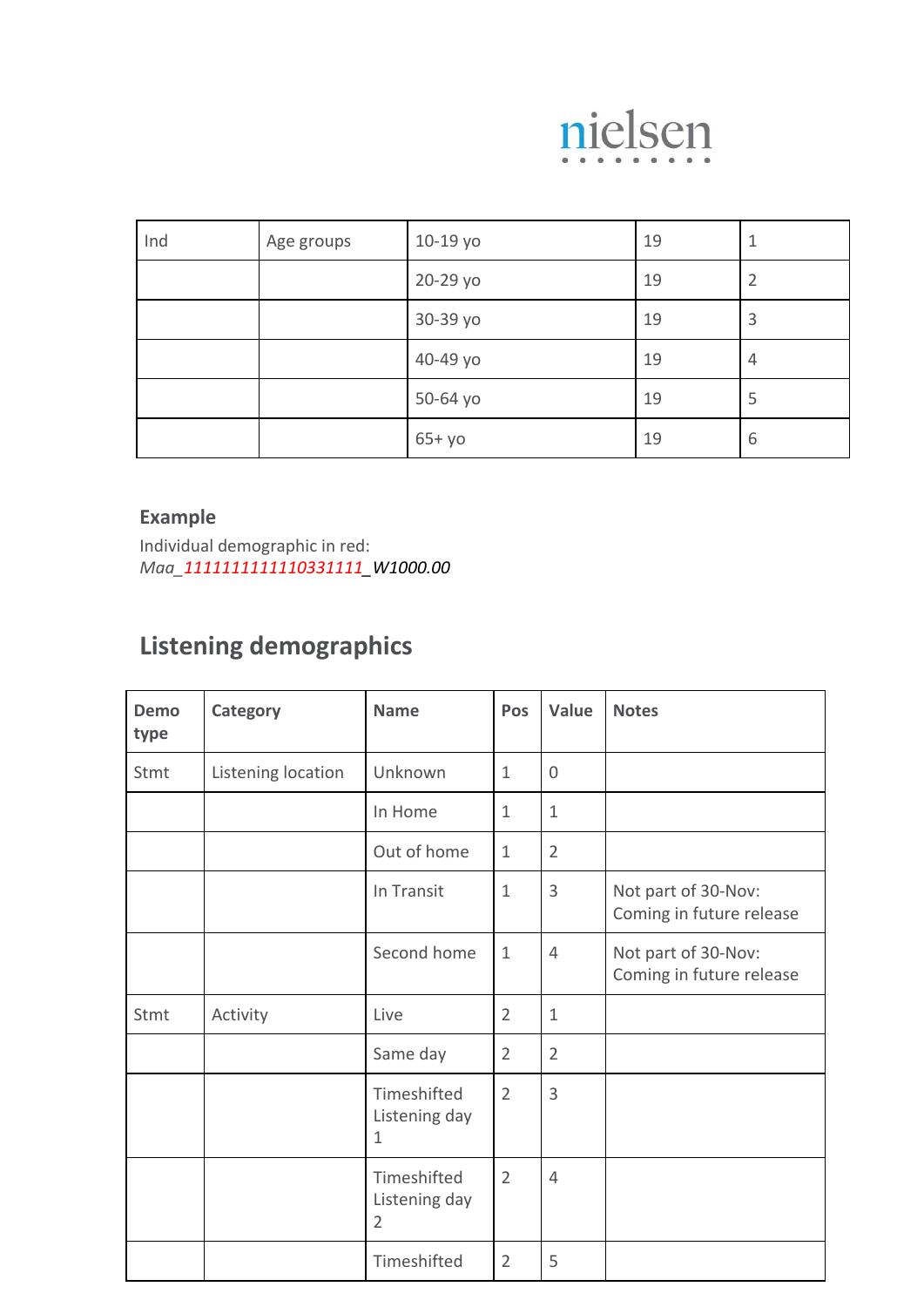

|      |          | Listening day<br>3                             |                |                |                                                                                                    |
|------|----------|------------------------------------------------|----------------|----------------|----------------------------------------------------------------------------------------------------|
|      |          | Timeshifted<br>Listening day<br>$\overline{4}$ | $\overline{2}$ | 6              |                                                                                                    |
|      |          | Timeshifted<br>Listening day<br>5              | $\overline{2}$ | $\overline{7}$ |                                                                                                    |
|      |          | Timeshifted<br>Listening day<br>6              | $\overline{2}$ | 8              |                                                                                                    |
|      |          | Timeshifted<br>Listening day<br>$\overline{7}$ | $\overline{2}$ | $\overline{9}$ |                                                                                                    |
| Stmt | Platform | Web                                            | $\overline{3}$ | $\mathbf{1}$   | Not part of 30-Nov:<br>Coming in-future release,<br>only applies to Private                        |
|      |          | <b>Broadcast</b>                               | $\overline{3}$ | $\overline{2}$ | Not part of 30-Nov:<br>Coming in-future release,<br>only applies to Private                        |
|      |          | n/a<br>All - for public<br>environment         | $\overline{3}$ | $\overline{0}$ | e.g. In Private BAUER:<br>Platform would reflect "0"<br>for P4-Gruppen and NRK<br>public stations. |
|      |          |                                                |                |                |                                                                                                    |
|      |          |                                                |                |                |                                                                                                    |

### <span id="page-12-0"></span>**Example**

Listening demographic in red: *V1\_0\_1\_110\_aa100000105959 S3\_0\_1\_120\_aa150000155959\_20180301\_120000125959*

## <span id="page-12-1"></span>**Listening Device demographics (Radio set demo)**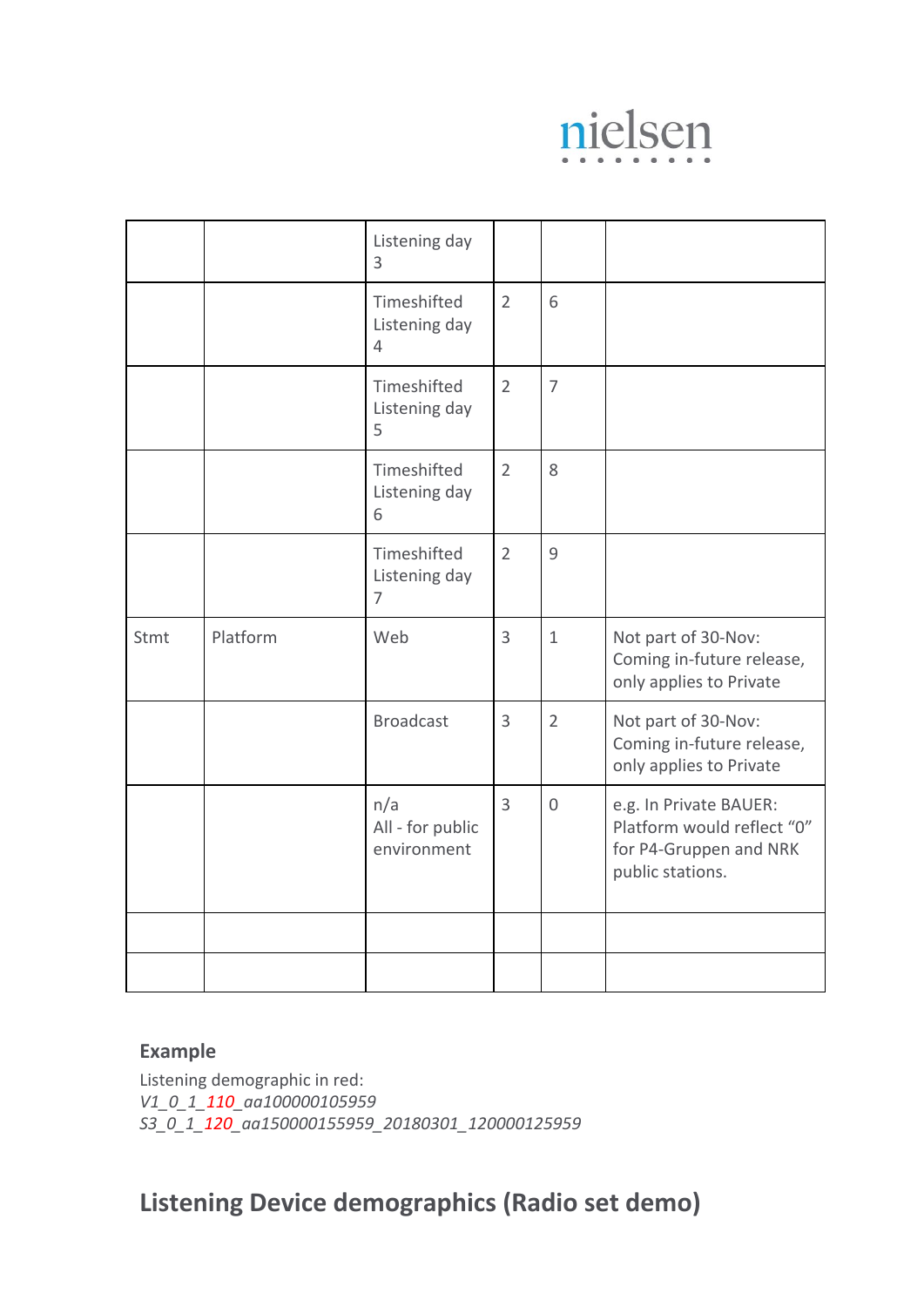

| Demo<br>type | Category                    | <b>Name</b> | <b>Pos</b> | <b>Val</b><br><b>ue</b> | <b>Notes</b> |
|--------------|-----------------------------|-------------|------------|-------------------------|--------------|
| Set          | Listening device type empty |             |            |                         |              |

## <span id="page-13-0"></span>**Example**

Listening device demographic in red *T1\_0*

## <span id="page-13-1"></span>**Region**

The "**R**" defines the number of regions and the list of region codes. Region is not used in Norway therefore it is optional, but is allowed to add a line with a default region code (0).

## <span id="page-13-2"></span>**Example**

*R1\_0*

## <span id="page-13-3"></span>**Station codes**

The list of *stations* can be retrieved from the "CHANNEL MAP" section of the TX4.

| <b>Station ID Short Desc.</b> | <b>Long Description</b> |
|-------------------------------|-------------------------|
| 262 Bauer T                   | <b>Bauer Total</b>      |
| 382 P4 T                      | P4-gruppen Total        |
| 383 NRK T                     | <b>NRK Total</b>        |
| 142 RD Norge T                | Radio Norge             |
| 143 RD 1 T                    | Radio 1                 |
| 144 Nrsk Pop T                | Norsk Pop               |
| 145 RD Rock T                 | Radio Rock              |
| 146 Topp 40 T                 | Radio Topp 40           |
| 147 Kiss T                    | Kiss                    |
| 149 RD Vinyl T                | Radio Vinyl             |
| 150 P24-7 Mx T                | <b>P24-7 Mix</b>        |
| 152 PopUp T                   | Bauer Pop Up            |
| 242   P4 Lyd N T              | P4 Lyden av Norge       |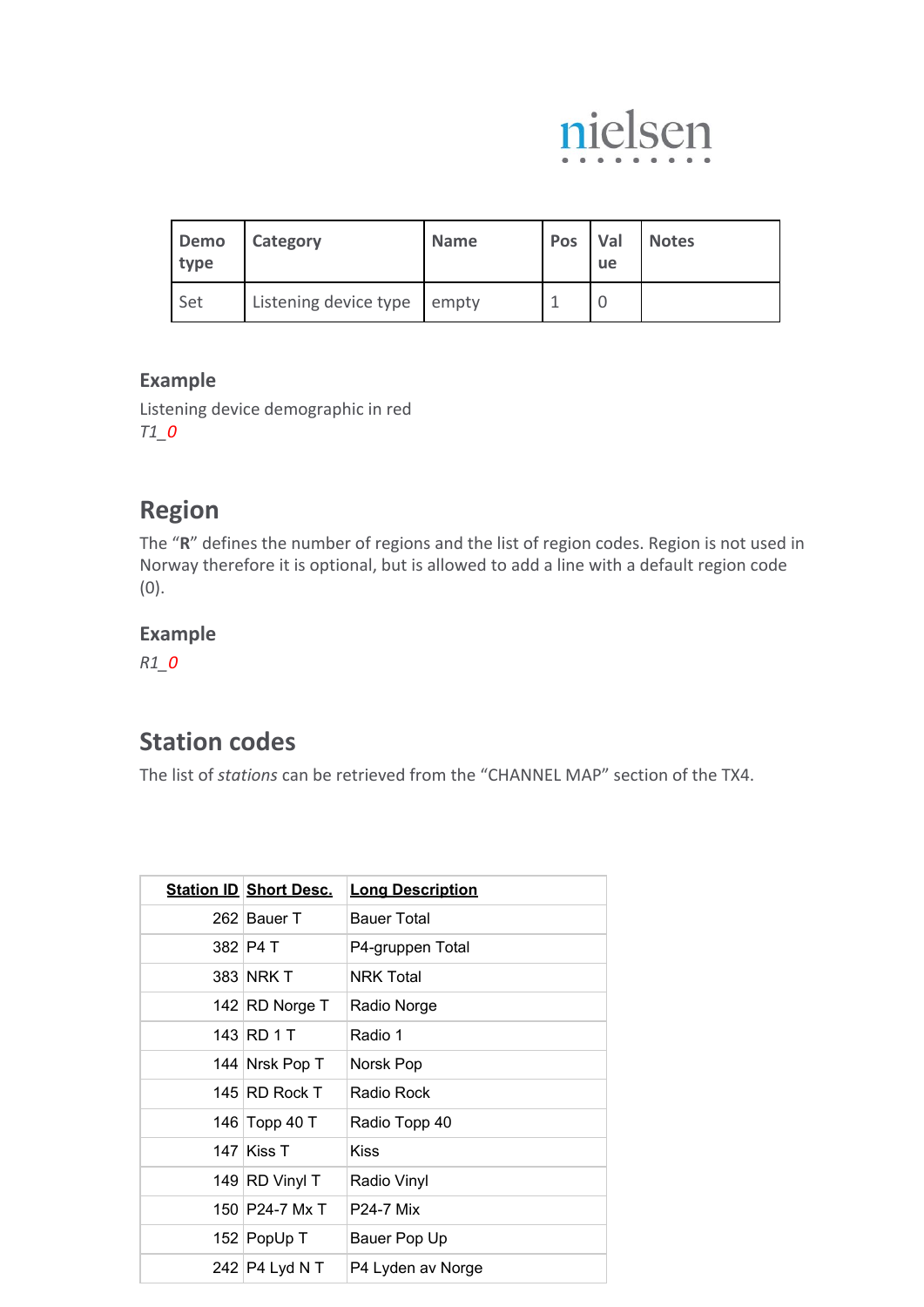# nielsen

| 243 P5 Hts T   | P5 Hits                   |
|----------------|---------------------------|
| 247 P6 Rock T  | P6 Rock                   |
| 248 P7 Klem T  | P7 Klem                   |
| 249 P8 Pop T   | P8 Pop                    |
| 250 P9 Retro T | P9 Retro                  |
| 251 P10 Cnty T | P10 Country               |
| 252 NRJ T      | <b>NRJ</b>                |
| 326 Alt Nyh T  | <b>NRK Alltid Nyheter</b> |
| 327 Flkmsk T   | <b>NRK Folkemusikk</b>    |
| 328 NRK Jazz T | <b>NRK Jazz</b>           |
| 329 Klassisk T | <b>NRK Klassisk</b>       |
| 330 NRK mP3 T  | NRK <sub>mP3</sub>        |
| 344 NRK P1 T   | NRK <sub>P1</sub>         |
| 348 NRK P1+ T  | NRK P1+                   |
| 349 P13 Rdsp T | NRK P13 Radioresepsjonen  |
| 350 NRK P13 T  | NRK P13                   |
| 351 NRK P2 T   | NRK <sub>P2</sub>         |
| 352 P3 N Rap T | NRK P3 National Rap Show  |
| 353 NRK P3 T   | NRK <sub>P3</sub>         |
| 354 P3 Urørt T | NRK P3 Urørt              |
| 355 RD Super T | <b>NRK Radio Super</b>    |
| 356 Sápmi T    | NRK Sápmi                 |
| 357 NRK Sprt T | <b>NRK Sport</b>          |
| 364 Trafikk T  | <b>NRK Trafikk</b>        |
| 368 NRK Vær T  | NRK Vær                   |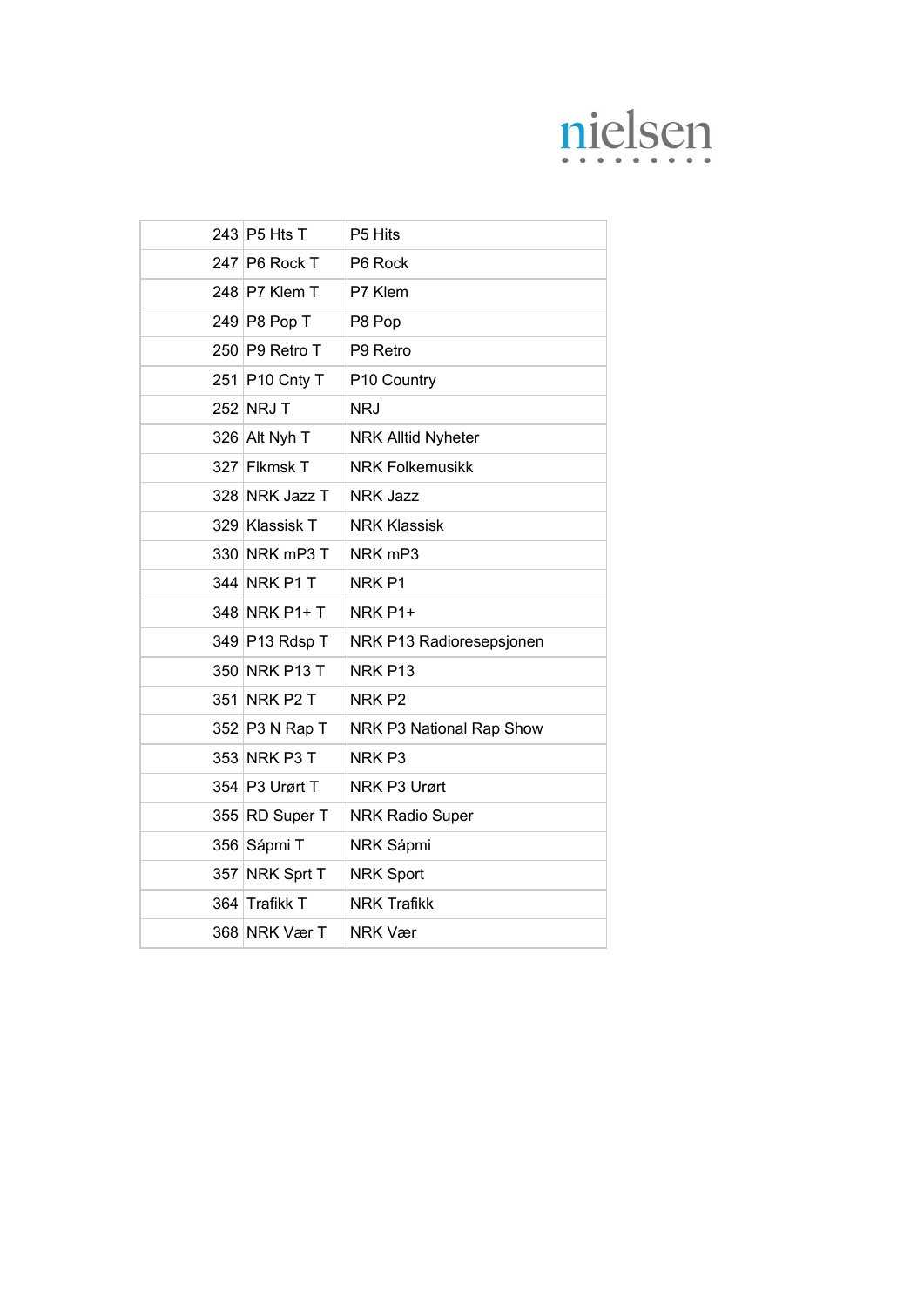

# <span id="page-15-0"></span>**TEL file format**

TEL file name is YYYMMDD.TEL where yyyymmdd is the corresponding date. TEL is a file with the daily program logs for all channels. The file is a comma separated ASCII file, with one program per record, sorted by channel, start time, end time. The file header may include an additional line with an identifier ("WITH NET") when the file contains the "N" event type.

| <b>Field</b> | <b>Sample Value</b>      | <b>Description</b>                                                                        |
|--------------|--------------------------|-------------------------------------------------------------------------------------------|
| date         | 20180101                 | date in yyyymmdd format                                                                   |
| channel      | 1300                     | channel code                                                                              |
| number       | 1                        | progressive number for each<br>channel                                                    |
| start time   | 020000                   | Start Time, in hhmmss format                                                              |
| end time     | 255959                   | End Time, in hhmmss format                                                                |
| duration     | 86400                    | Duration, in seconds (duration is<br>end time-start time+1)                               |
| event code   | 29349                    | Event code number (can be zero)                                                           |
| prim_desc    | "MORNING NEWS"           | Primary program description                                                               |
| sec desc     | (1)                      | Secondary description or episode<br>name (can be empty)                                   |
| genre id     | "fb"                     | program typology id                                                                       |
| adv_type     | (1)                      | advertising typology (can be empty)                                                       |
| eve_type     | $^{\prime\prime}$ S"     | event type ("S", "B", "G", "N", "I",<br>"C", "P")                                         |
| level        | 0                        | level (base level is zero)                                                                |
| price_tab    | (1)                      | Price tab (can be empty)                                                                  |
| eqv price    | 0                        | Equivalent price (can be zero)                                                            |
| Net fields   | 2,064500,997,070534,1702 | Only for NET programs: Number of<br>partials, start time, duration (per<br>qeach partial) |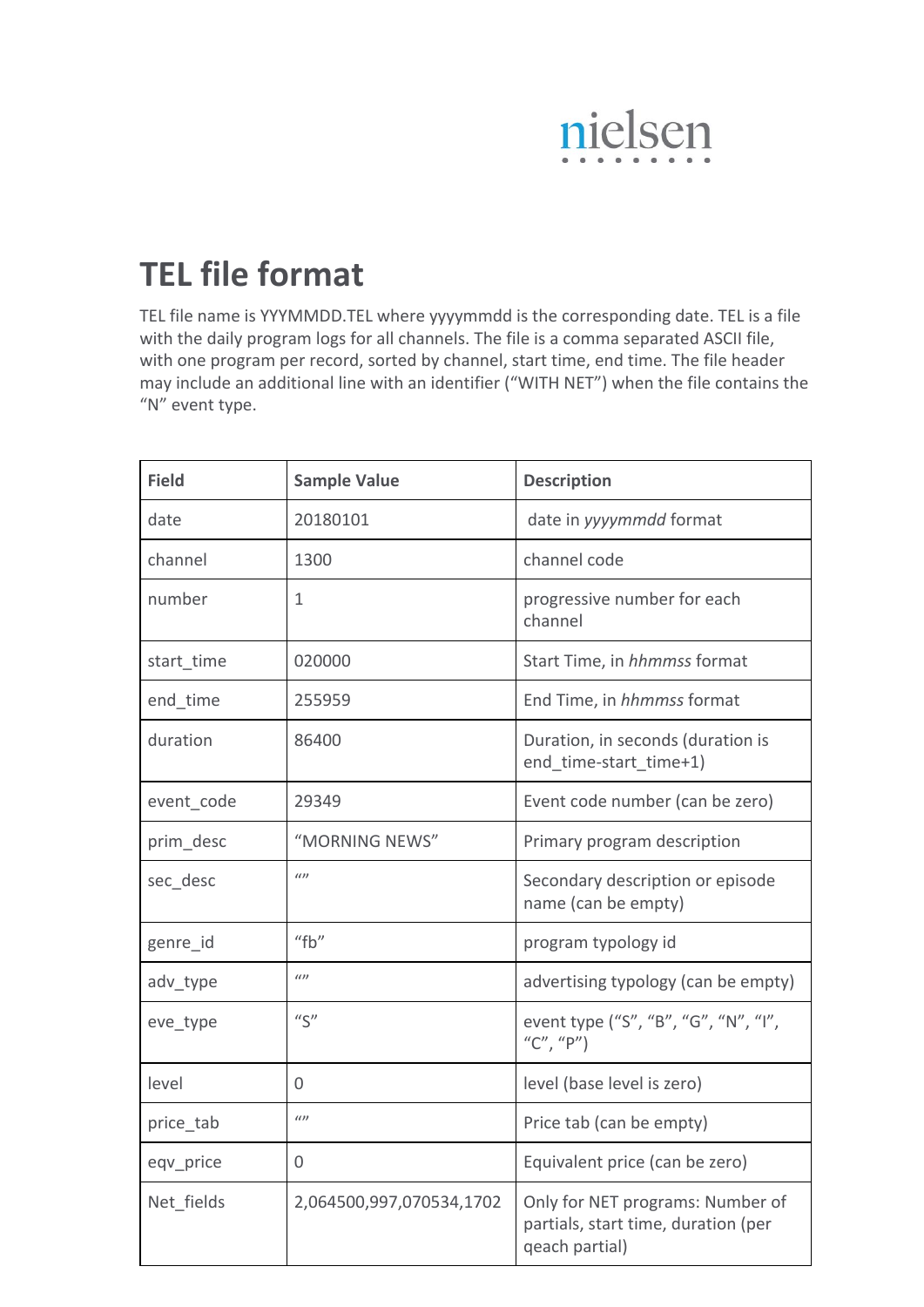# nielsen

#### <span id="page-16-0"></span>**Example**

WITH NET

20180401,1,1,020000,040015,7216,29349,"LIRICA D'AMATORE","CONTINUA","fb","","G",0,"",0 20180401,1,2,020000,020717,438,29349,"LIRICA D'AMATORE","NETTO","fb","","N",1,"",0,1,020000,438 20180401,1,3,020000,020717,438,29349,"LIRICA D'AMATORE","PARZIALE","fb","","P",1,"",0 20180401,1,4,020718,040014,6777,5121,"L'ELISIR D'AMORE","","fb","","S",1,"",0 20180401,1,5,040016,042349,1414,7,"TG1","","ab","","S",0,"",0 20180401,1,6,042350,043130,461,25329,"DOC MUSIC CLUB","","hf","","S",0,"",0 20180401,1,7,043131,055931,5281,23737,"CONSORZIO NETTUNO","","bc","","S",0,"",0 20180401,1,8,055941,062956,1816,20866,"EURONEWS","","ab","","S",0,"",0 20180401,1,9,062959,064459,901,28165,"ANGELO BRANDUARDI IN CONCERTO","","fe","","S",0,"",0 20180401,1,10,064500,093459,10200,983,"UNO MATTINA","","hi","","G",0,"",0

#### **Genre Dictionary**

| genre_id    | description      |
|-------------|------------------|
| a           | <b>Break</b>     |
| $\mathsf b$ | Control          |
| C           | Cart             |
| d           | <b>Music</b>     |
| e           | Audio, VoiceOver |
| f           | <b>News</b>      |
| g           | Audio            |
| h           | Live             |
| i           | Promotion        |
| j           | None             |
|             | Text             |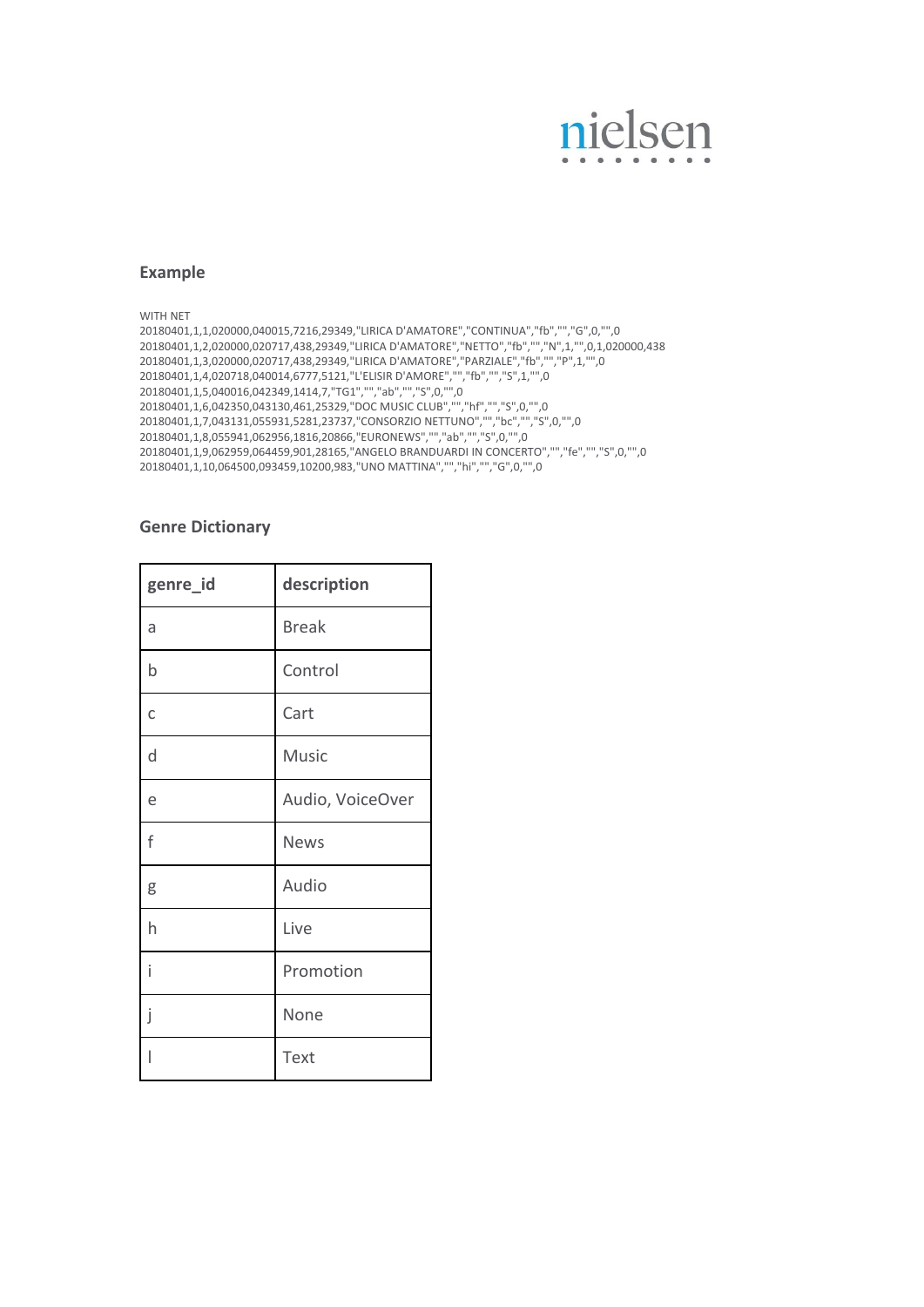

# <span id="page-17-0"></span>**RF4 file format**

RF4 file name is YYYYMMDD.RF4 where yyyymmdd is the corresponding date. RF4 is a file with the daily spot logs for all channels. The file is a comma separated ASCII file, with one spot per line, sorted by channel, start time. The number of fields of the product tree is variable and is configured by the number of branches and number of levels for each branch. Each product tree item is identified by a numerical code and a description. In case of multiproduct, the num\_product field contains the number of products of the spot, and for each product contains the product share (the sum of product share is 1.0) and the product code and name.

In case of user fields, those are appended at the end of the record (comma separated).

| <b>Field</b>   | <b>Sample Value</b> | <b>Description</b>                                          |
|----------------|---------------------|-------------------------------------------------------------|
| channel        | 1300                | channel code                                                |
| date           | 20180101            | date in yyyymmdd format                                     |
| start time     | 120000              | Start Time, in hhmmss format                                |
| end time       | 120029              | End Time, in hhmmss format                                  |
| duration       | 30                  | Duration, in seconds (duration is<br>end time-start time+1) |
| market bitmask |                     | market bitmask (can be empty)                               |
| platform       |                     | platform code (can be empty)                                |
| prog code      | 122345              | program code                                                |
| prog desc      | "MORNING NEWS"      | program description                                         |
| genre id       | "fb"                | program typology id                                         |
| nom_cost       | 1000                | nominal cost (for standard duration)                        |
| real cost      | 1000                | real cost                                                   |
| eqv factor     | 1.0                 | equivalent cost factor                                      |
| pos_break      | 1                   | spot position in break                                      |
| tot break      | 1                   | total number of spots in break                              |
| spot_type      | 1                   | spot typology id (1=Spot, 2=Sponsor)                        |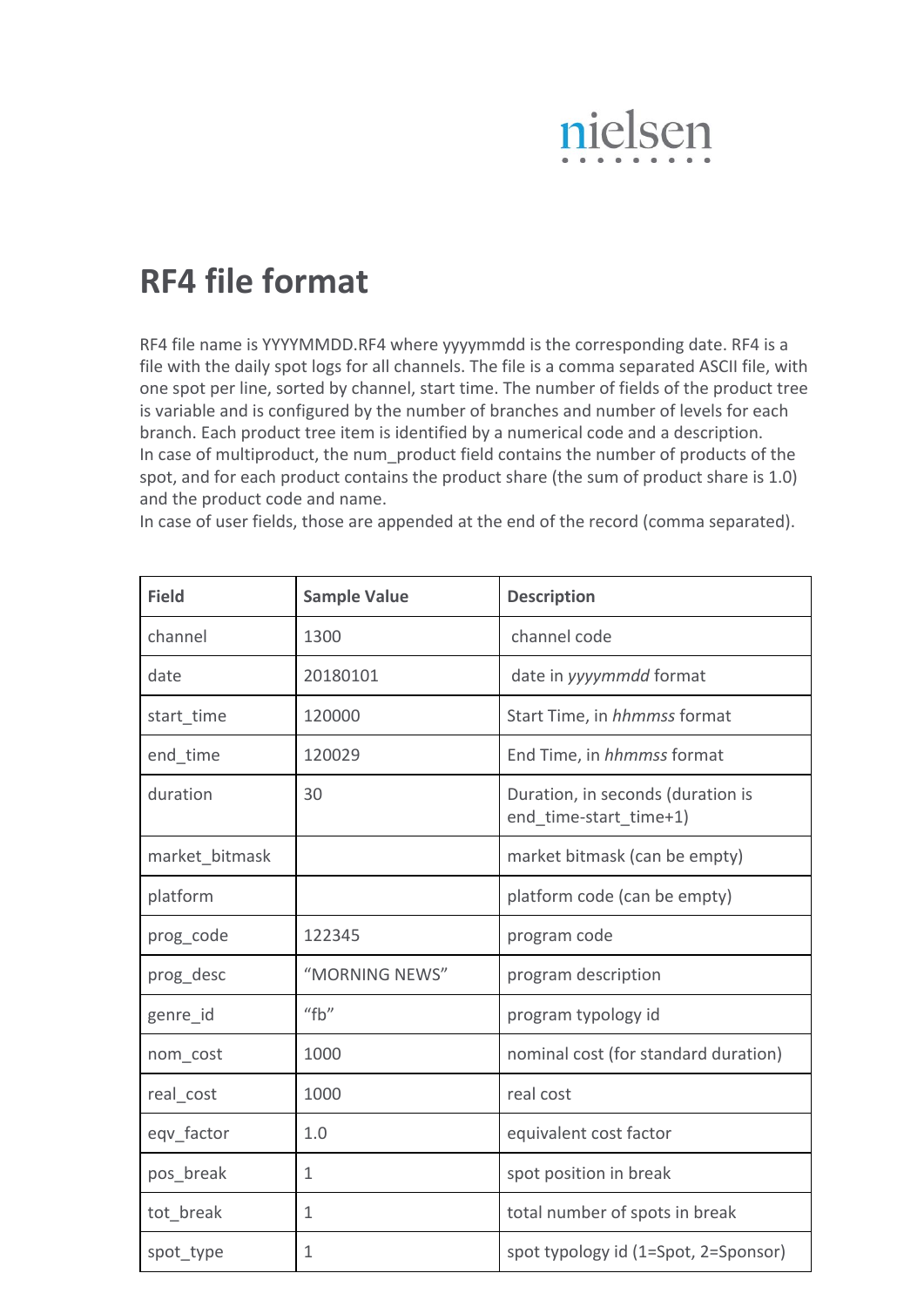

| band code                                                      | 123           | commercial time band id                      |
|----------------------------------------------------------------|---------------|----------------------------------------------|
| band_desc                                                      | "VARIE"       | commercial time band name                    |
| copy_code                                                      | 456           | audio/copy id                                |
| copy_desc                                                      | "LOREM IPSUM" | audio/copy description                       |
| num_product                                                    | $\mathbf{1}$  | number of product (1 if not<br>multiproduct) |
| The block of information below is repeated num products times. |               |                                              |
| prod_code                                                      | 789           | for each product: code                       |
| prod_desc                                                      | "LOREM IPSUM" | for each product: description                |
| num branch                                                     | 3             | for each product: number of branches         |
| num level                                                      | 3             | number of levels of the branch               |
| parent code                                                    | 321           | Level 1 code                                 |
| parent desc                                                    | "LOREM IPSUM" | Level 1 name                                 |
| parent code                                                    | 1321          | Level 2 code                                 |
| parent_desc                                                    | "LOREM IPSUM" | Level 2 name                                 |
| parent_code                                                    | 2321          | Level 3 code                                 |
| parent_desc                                                    | "LOREM IPSUM" | Level 3 name                                 |
| num_level                                                      | $\mathbf{1}$  | number of levels of the advertiser           |
| parent code                                                    | 10321         | Advertiser code                              |
| parent desc                                                    | "LOREM IPSUM" | Advertiser name                              |
| num level                                                      | 1             | number of levels of the retailer             |
| parent code                                                    | 20321         | Retailer code                                |
| parent desc                                                    | "LOREM IPSUM" | Retailer name                                |